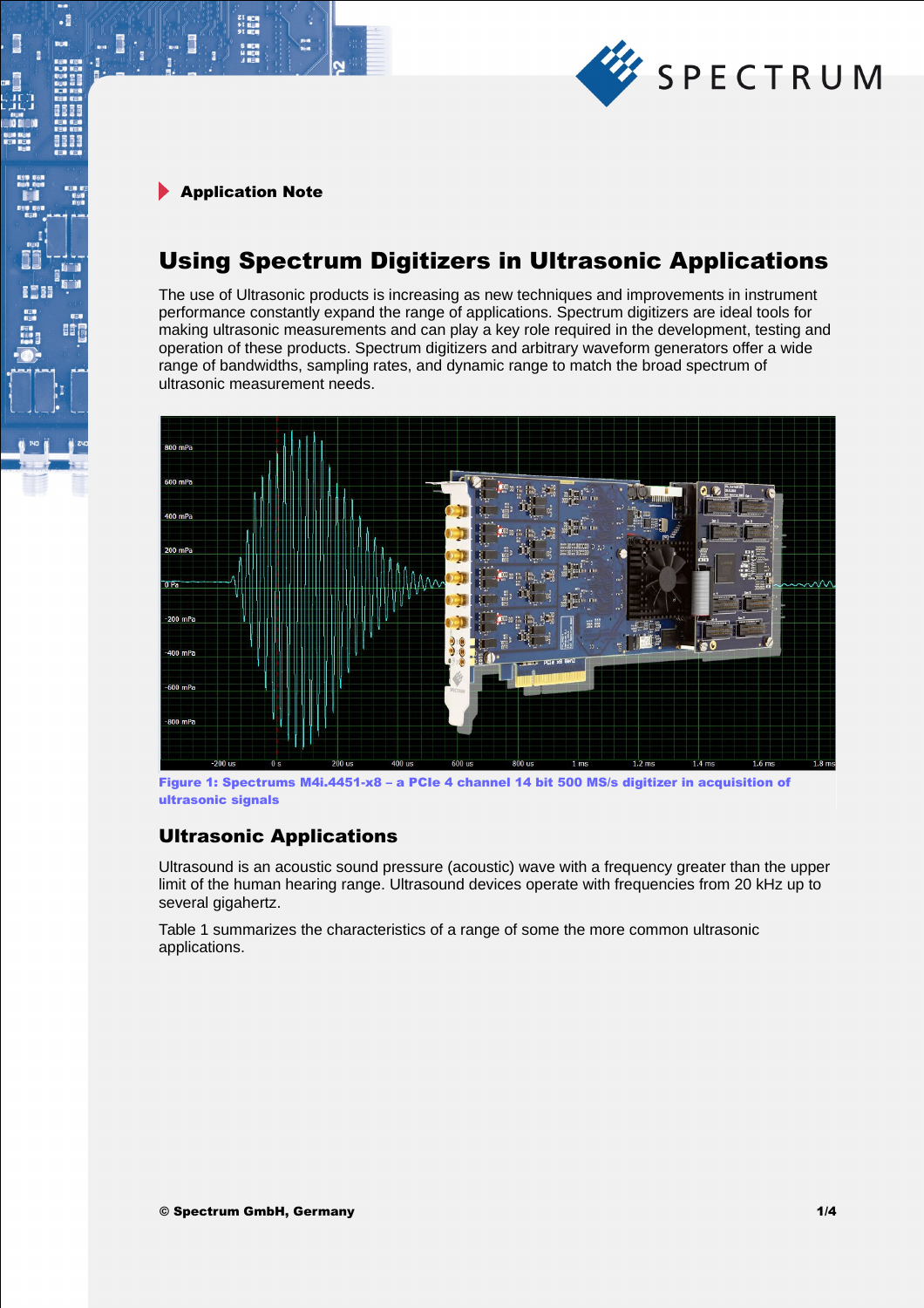

.

| <b>Application</b>                    | <b>Typical Frequency</b><br>Range        | <b>Simplex or Duplex</b>  | <b>Dynamic Range</b> | Recommended<br><b>Spectrum Digitizers</b> |
|---------------------------------------|------------------------------------------|---------------------------|----------------------|-------------------------------------------|
| Nondestructive<br>Testing (NDT)       | 0.1-100 MHz                              | Duplex (Transmit/Receive) | Moderate             | M2i.20xx, M2i.49xx,<br>M4i.22xx           |
| Medical Imaging                       | 1-18 MHz (High-Res up to<br>several GHz) | <b>Duplex</b>             | High                 | M2i.49xx, M4i.44xx,<br>M4i.22xx           |
| Ultrasonic cleaning                   | 40 kHz                                   | Simplex (Transmit)        | _OW                  | M2i.20xx, M2i.47xx                        |
| Ultrasonic Welding                    | 20-100kHz                                | Simplex                   | _OW                  | M2i.20xx, M2.47xx                         |
| Range Finding                         | 40 kHz                                   | <b>Duplex</b>             | Moderate             | M2i.47xx                                  |
| <b>Parking Assistance</b>             | 40 kHz                                   | <b>Duplex</b>             | Moderate             | M2i.30xx, M2i.47xx                        |
| Scanning Acoustic<br>Microscopy (SAM) | $2 MHz - 1 GHz$<br>2-230 MHz typical     | <b>Duplex</b>             | High                 | M4i.22xx, M4i.44xx                        |
| <b>Flowmeters</b>                     | 640 kHz - 1 MHz                          | <b>Duplex</b>             | Moderate             | M2i.49xx, M4i.22xx,<br>M4i.44xx           |
| Time of Flight<br><b>Diffraction</b>  | $-15$ MHz                                | <b>Duplex</b>             | Moderate             | M2i.49xx, M4i.22xx,<br>M4i.44xx           |

Table 1: Characteristics of common ultrasonic applications along with the recommended Spectrum digitizers

The range of frequencies used in each application reflect an engineering trade-off. Increasing the operating frequency allows detection of smaller artifacts by increasing resolution but the higher frequency signals don't penetrate as far. The common problem with ultrasound applications is signal attenuation, which is inversely proportional to the signal frequency. As a result, very high frequencies tend to be used in surface study applications while lower frequencies are more dominant whenever greater penetration and power is needed. Of course, increasing the dynamic range of your digitizer also allows you to detect smaller signals.

## Sample Rate

The basis for the products selection is related primarily to the frequencies used in the application. The sampling rate of the digitizer, in general, needs to be 5 to 10 times the application's frequency. Except when the application uses Doppler shifts, even though the frequencies may not be that high, the timing resolution needs to be higher as frequency shifts, which are often fractions of a signal period need to be measured. In Doppler applications the sample rate of the digitizer may need to be much more than 10 times the used frequency.

## **Bandwidth**

The digitizer bandwidth should exceed the highest frequency used in the application by at least a factor of two. Working with a lower bandwidth will lead to attenuation of higher frequency signals and may limit measurement resolution and accuracy.

## Dynamic Range

Increasing the digitizer's dynamic range (number of bits) allows the detection of smaller signals. Higher resolution ADC's generally deliver better signal-to-noise ratio making it possible to detect large and small signals in the same acquisition. This is why leading edge systems often use higher resolution ADC's or signal processing (like averaging and filtering) to improve their overall measurement sensitivity.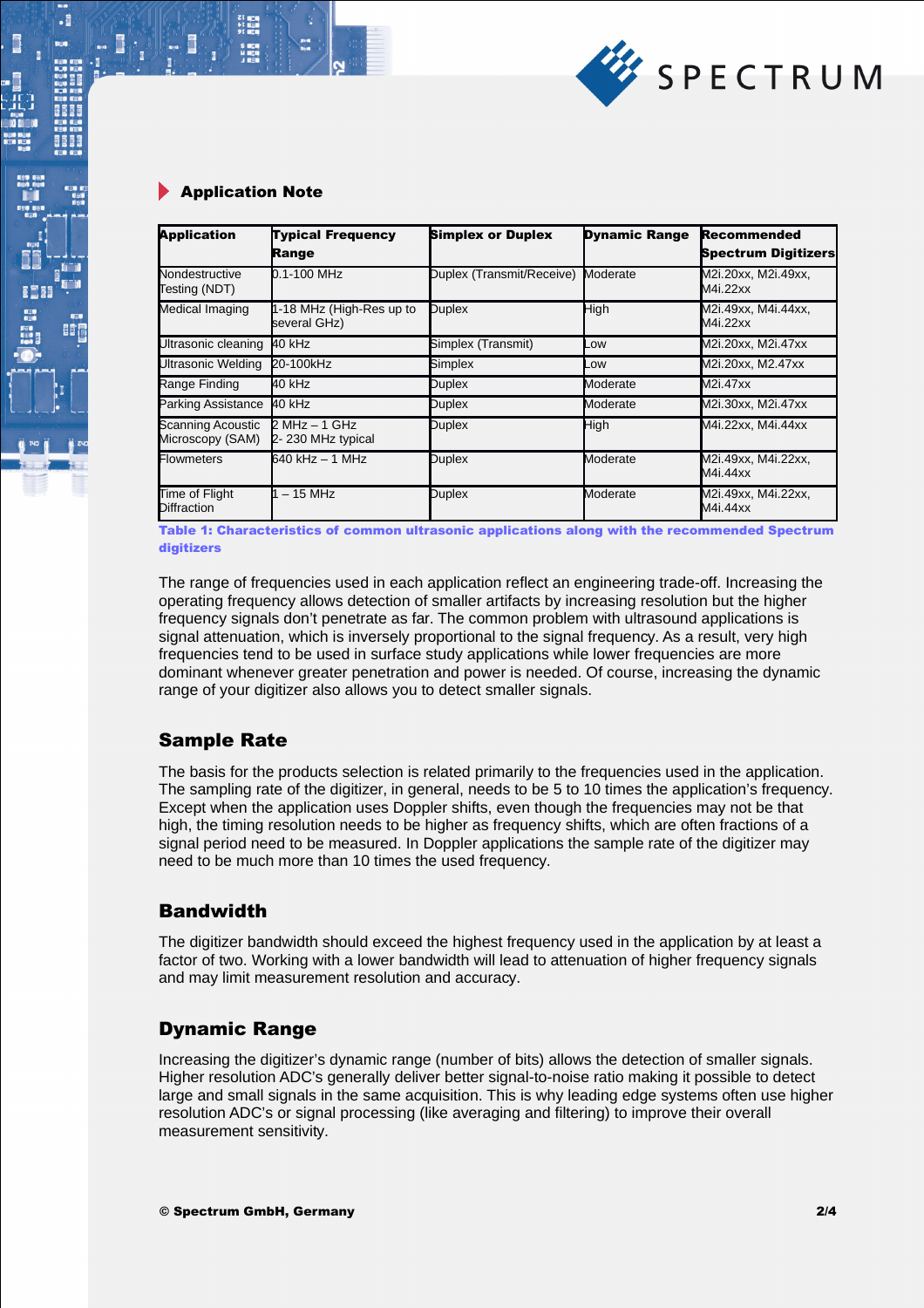

21 年11<br>11 年11<br>91 年11

 $\cdot$ 

**BEEF** 

瞪

### Other Considerations

The digitizer's input circuits must be a good match to the ultrasonic sensor's output impedance and coupling requirements. Many of the Spectrum digitizers offer a choice of input paths, configurations and termination impedances allowing for the best possible match.

Depending on the nature of the ultrasonic signal the digitizer's acquisition modes may also be important. Applications using multiple signal bursts, or pulsed ultrasound, benefit from the digitizer's ability to accept and process multiple acquisitions with minimal dead-time between the burst events. Multiple (segmented), gated and streaming acquisition modes can all play a part in making sure each event can be accurately captured and analyzed.

Additionally, Spectrum digitizers offer signal processing such as averaging, peak detection, filtering and Fast Fourier transform (FFT). Of these, averaging and peak detection are available as FPGA based internal processing functions. The other signal processing features are available in Spectrum's SBench 6 or third party software.

## A Typical Ultrasonic Application

The following measurement of an ultrasonic range finder illustrates some of the features available in Spectrum digitizers. The device transmits a burst of five, 40 kHz, acoustic pulses. The measurement sensor for this test was a 100 kHz bandwidth instrumentation microphone. The microphone required a one megaohm input termination, DC coupled. Figure 2 shows the Spectrum SBench 6 software's display of this measurement.



Figure 2: The use of Spectrum's SBench 6 software to acquire and process a 40 kHz ultrasonic signal. The five segments of a multiple acquisition are processed using a band pass filter, averaging, and FFT

The digitizer was setup using multiple acquisition mode. It acquired the five ultrasonic pulses as a single measurement. The preview pane at the top of the display shows these burst pulses. Each of